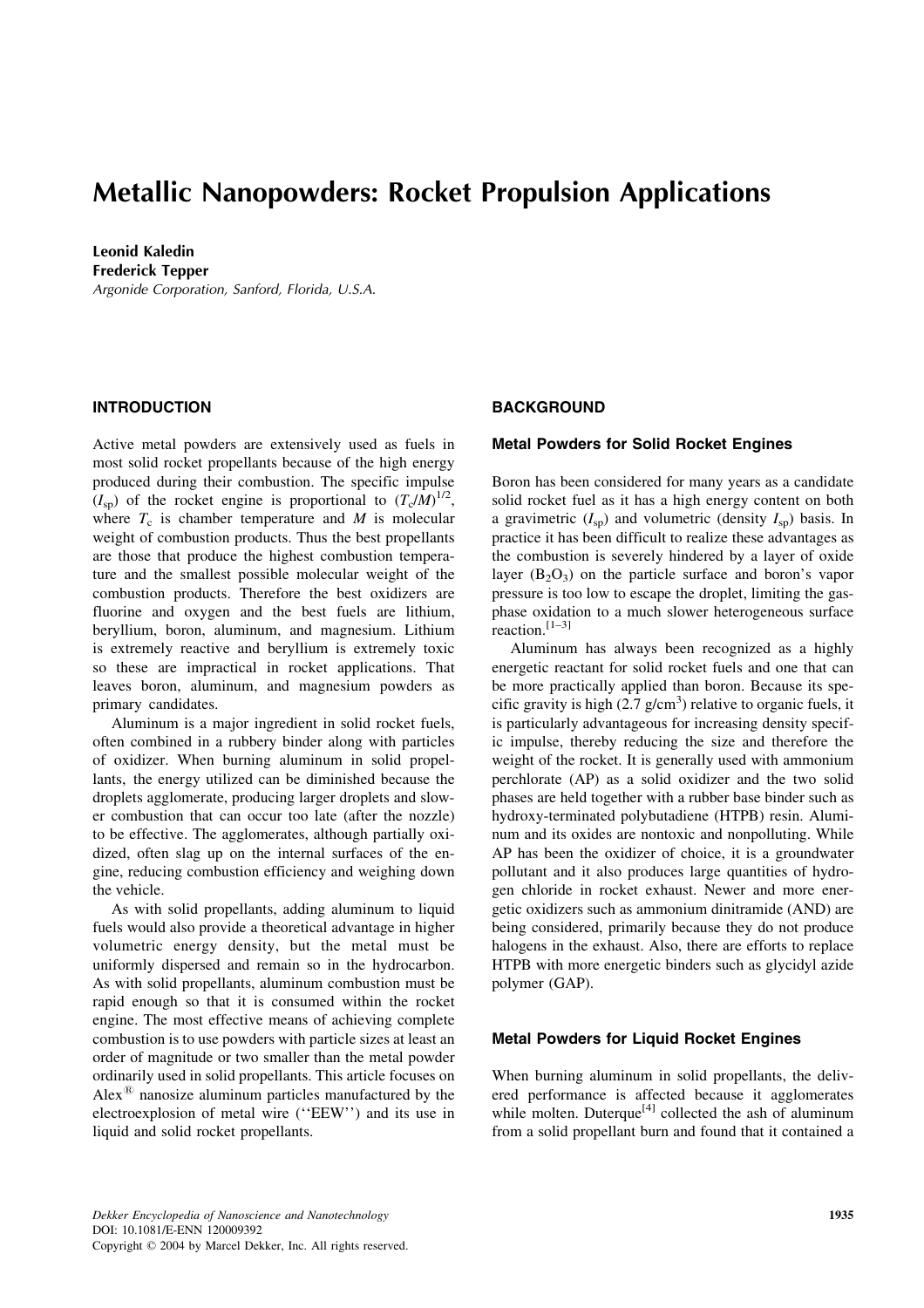significant amount of unburned aluminum. Despite this deficiency, aluminum is quite attractive and it is used widely in solid propellants, particularly as the aluminum oxide particle reduces or suppresses combustion instability by damping of combustion waves.<sup>[5]</sup>

Dispersing metal particles as a gel in liquid propellants have been studied analytically and experimentally for more than  $69$  years<sup>[6]</sup> because of the higher specific impulse afforded by adding active metals such as aluminum.  $NASA^{[7-13]}$  studied its use into gelled RP-1 (kerosene) for bi-propellant liquid propellant systems. It has also been considered as an additive to liquid hydrogen $[14]$  because it would thicken the hydrogen, increasing safety in the event of leakage. Palaszewski and  $Rapp<sup>[11]</sup>$  suggest that given the suitable rheological tailoring, metallized propellants offer tremendous safety advantages. Design studies conducted for NASA missions show that aluminized gelled RP-1 with liquid oxygen can deliver rocket engine efficiencies that are comparable to that of traditional liquid propellants. Palaszewski and Rapp<sup>[11]</sup> discuss how using  $O_2/RP-1/A1$  gel propellants as a replacement for the liquid rocket booster in the space shuttle boosters results in shorter boosters for the same payload size due to the increased propellant density. This in turn has the potential to deliver a higher payload mass over its solid counterpart. Fig. 1 shows the volumetric energy density calculated using the Propellant Evaluation Program (PEP) code<sup>[15]</sup> for aluminized RP-1 and ethanol fluids and compares these two fuels with nitrogen tetroxide/hydrazine, a highly energetic bi-propellant but one that is toxic and environmentally unfriendly. The computed energy available increases consistently with increasing aluminum content.

Unfortunately, conventional aluminum powder, when burning in liquid hydrocarbon fuel, also agglomerates as in the case of solid propellants, reducing delivered specific impulse  $(I_{\rm SD})$ . Wong and Turns<sup>[16]</sup> noted significant Al agglomeration in burning JP-10 resulting in inefficient combustion. And as in the case of solid propellant engines using aluminum, this agglomeration would result in unburned combustion products deposited on engine walls.

#### Metal Powders in Liquid Monopropellants

In the late 1950s and early 1960s, Atlantic Research studied the combustion of Arcogel, a gel of aluminum powder, ammonium perchlorate with dioctyl adipate as a liquid carrier. They found that such mixtures had adequate (6 months) shelf life and good stability under high acceleration loading and vibration. Arcogel was extensively characterized and found to be nondetonable and insensitive to ignition. They also conducted small motor tests. However, they found the viscosity to be unacceptably high at low temperatures  $(-55^{\circ}C)$ . In the early 1990s, this work was continued,  $[17]$  evaluating nitrated ester/AP/Al, hydrogen peroxide/Al, and HN/water/Al gels. All were found to have limited promise because of their sensitivity to premature ignition or detonation.

#### Environmental Issues

Regulatory environmental requirements are forcing new choices for rocket propellant ingredients. For instance, ammonium perchlorate (AP), the oxidizer of choice for solid propellants, is falling out of favor because hydrogen





Fig. 1 Theoretical density specific impulse (vacuum, 100:1 expansion ratio) of aluminized bi-propellants.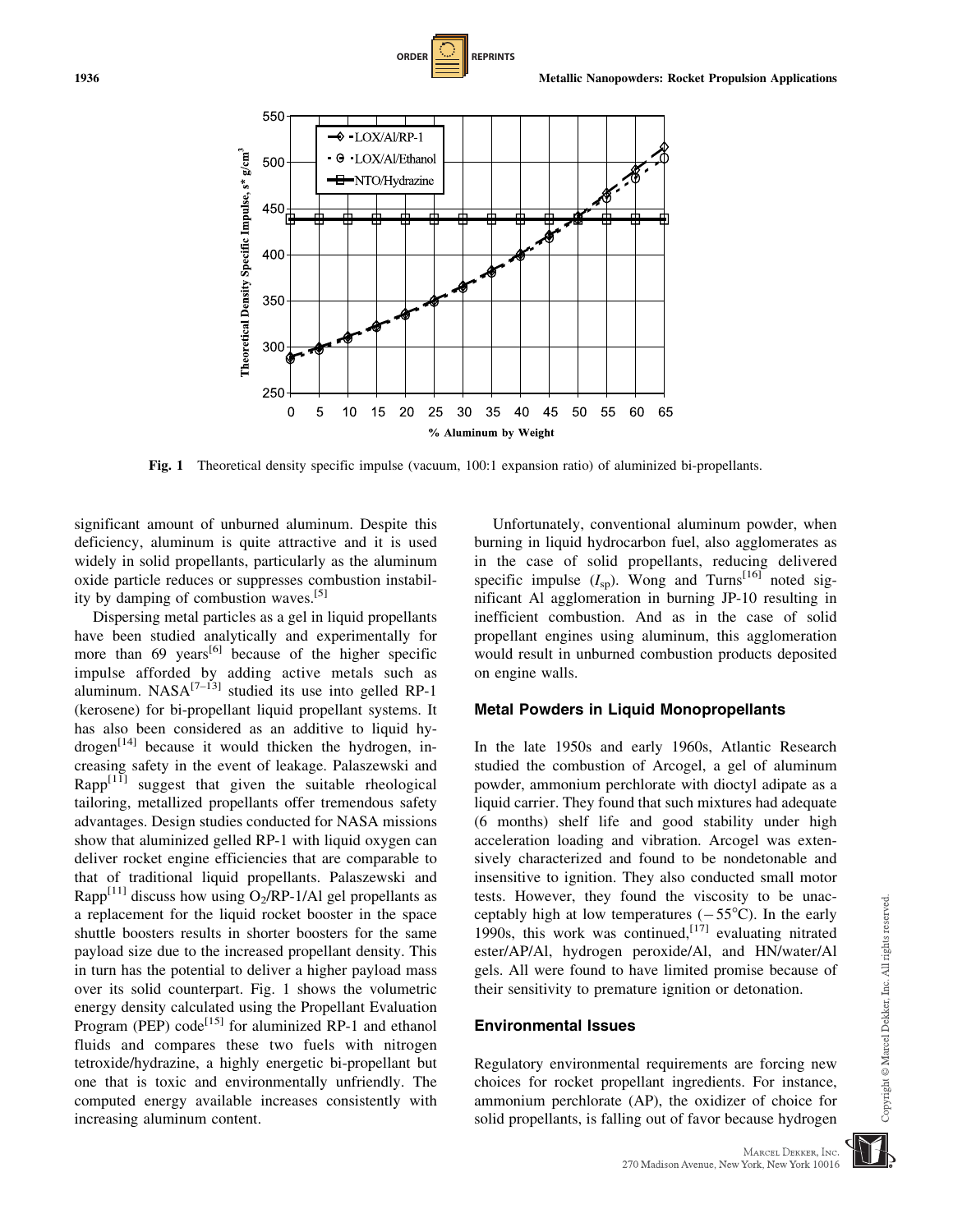chloride is a significant combustion product. Toxicological constraints are also affecting the choice of liquid propellants. For instance, hydrazine, which is extensively used, is very toxic, as is nitrogen tetroxide. Threshold limit value (TLV) concentrations for hydrazine are fractions of a part per million, often below the limits of detection (LOD) of continuous monitoring instruments. Those working with this fluid often have to wear completely encapsulated suits. In addition to AP, there are two other inorganic oxidizers that have potential for solid propellants—ammonium nitrate (AN) and ammonium dinitramide. Another oxidizer being developed in the Netherlands is hydrazinium nitroformate (HNF).

**ORDER REPRINTS** 

Fluids such as ethanol<sup>[18,19]</sup> and methanol<sup>[20]</sup> are being considered as nontoxic options in bi-propellant system. Boeing<sup>[21,22]</sup> reported on the hazardous and costly operations associated with monomethyl hydrazine (MMH) and nitrogen tetroxide propellants related to the Space Shuttle Orbiter OMS/RCS system which culminated in NASA's selection of ethanol/LOX as the bi-propellant. They designed such a propellant system and projected improvements in vehicle weight, complexity, and operational cost. They believe that the design solutions are applicable to other space-based cryogenic propulsion and power generation systems. Aluminizing these nontoxic fuels could substantially enhance propellant energy density without causing any environmental or toxic concerns.

Effect utilization of aluminum's combustion energy in propellants resolves a number of problems—improved performance, particularly on a volumetric basis, and achieving that with no penalty as a pollutant or a toxin.

#### NANOMETAL POWDER FUELS

Many of the difficulties related to inefficient burning of aluminum powder in solid (as well as liquid) propellants could be ameliorated if the particle size of the powder were small enough. Nanosize aluminum was first prepared in the early 1970s by Russian scientists in Siberia,  $^{[23]}$  who formed the powder by electroexploding metal wires (EEW). The EEW method is described in a separate article of this Encyclopedia. Most of the Russian work was focused on producing nanosize aluminum for its potential use as a metal additive for rocket propellant fuel.

Electroexploding metal wire aluminum powder  $(Alex^{\mathcal{B}})$  consists of spherical particles that are fully dense and about 100 nm in size. Because they are so active, during collection they form hard agglomerates. Because these particles are potentially pyrophoric, the final step in the manufacturing process involves controlled oxidation with dry air to form a passivating layer approximately 3 nm thick. Oxygen analysis shows the coating to be about 92–95% aluminum (between about 85% and 89% as oxide). X-ray diffraction shows the crystallites to be essentially aluminum, while the coating has been found<sup>[24]</sup> to be principally aluminum oxide, with some aluminum nitride and some aluminum oxy-nitride. The passivation step is controllable and thinner passivation layers are readily obtained, but the U.S. Department of Transportation (DOT) and International Air Transport Association (IATA) prevent air shipment of pyrophoric materials, so sufficient coverage is necessary to assure no pyrophoricity.

When ignited in air  $Alex^{\circledR}$  appears to have two separate ignition steps. The first occurs at lower temperatures  $(400-500^{\circ}C)$  and a second where the powder burns white hot. Mench et al.<sup>[25]</sup> studied the thermal behavior of Alex $^{\circledR}$  powder and compared it to micron-size aluminum. Their data show that  $Alex^@$  powder has very sharp exotherms when heated in air, oxygen, or nitrogen. These occur well below the melting point  $(660^{\circ}C)$  of aluminum, while 20-µm-size aluminum does not react with oxygen or air until about 1000°C.

A coated version of nano-aluminum  $(L-Alex^{\circledR})$  is based on the replacement of the oxide coating by reaction with palmitic acid to form a monomolecular layer of palmitate. This version was tested by boiling the coated Alex $^{(8)}$  in water for an hour and the resulting coating appears to protect the metal, while ordinary  $Alex^{\circledR}$  would have reacted within minutes. Accelerated aging testing showed<sup>[26]</sup> L-Alex<sup>®</sup> to be superior in moisture and oxidation resistance to conventional  $Alex^{\mathcal{B}}$ .

#### Alex $<sup>®</sup>$  as an Additive to Solid Propellants</sup>

Ivanov and Tepper[23] reported a 10- to 20-fold increase in burning rate if air-passivated  $Alex^{\circledR}$  was substituted for ordinary propellant grade aluminum when mixed with ammonium perchlorate powder (no binder). Sigman and co-workers<sup>[27]</sup> also reported that the burning rate of Alex<sup>®</sup> with AP (again no binder) was 10 times greater than with other micron-size aluminum powders. Chiaverini et al.<sup>[28]</sup> reported that Alex<sup>®</sup> when added to HTPB binder produced a substantial increase in the burning rate in oxygen.

The agglomeration of aluminum droplets has been studied by Simonenko and Zarko<sup>[29]</sup> who noted that there was a growth in aluminum oxide particles collected from the combustion products of a solid propellant grain as compared to that of the original particle size of the aluminum. They also noted that there was a substantial amount of aluminum left within the residual products they collected. In a separate study Glotov and co-workers<sup>[30]</sup> noted that the replacement of commercial aluminum by Alex<sup>®</sup> in quantities as small as 8 wt.% increases burning rate and decreases agglomerate size as well as increases the amount of oxidation. For example, total replacement of commercial aluminum by  $Alex^{\circledR}$ increases combustion efficiency to 99.2% as compared to 94.28% for coarse aluminum.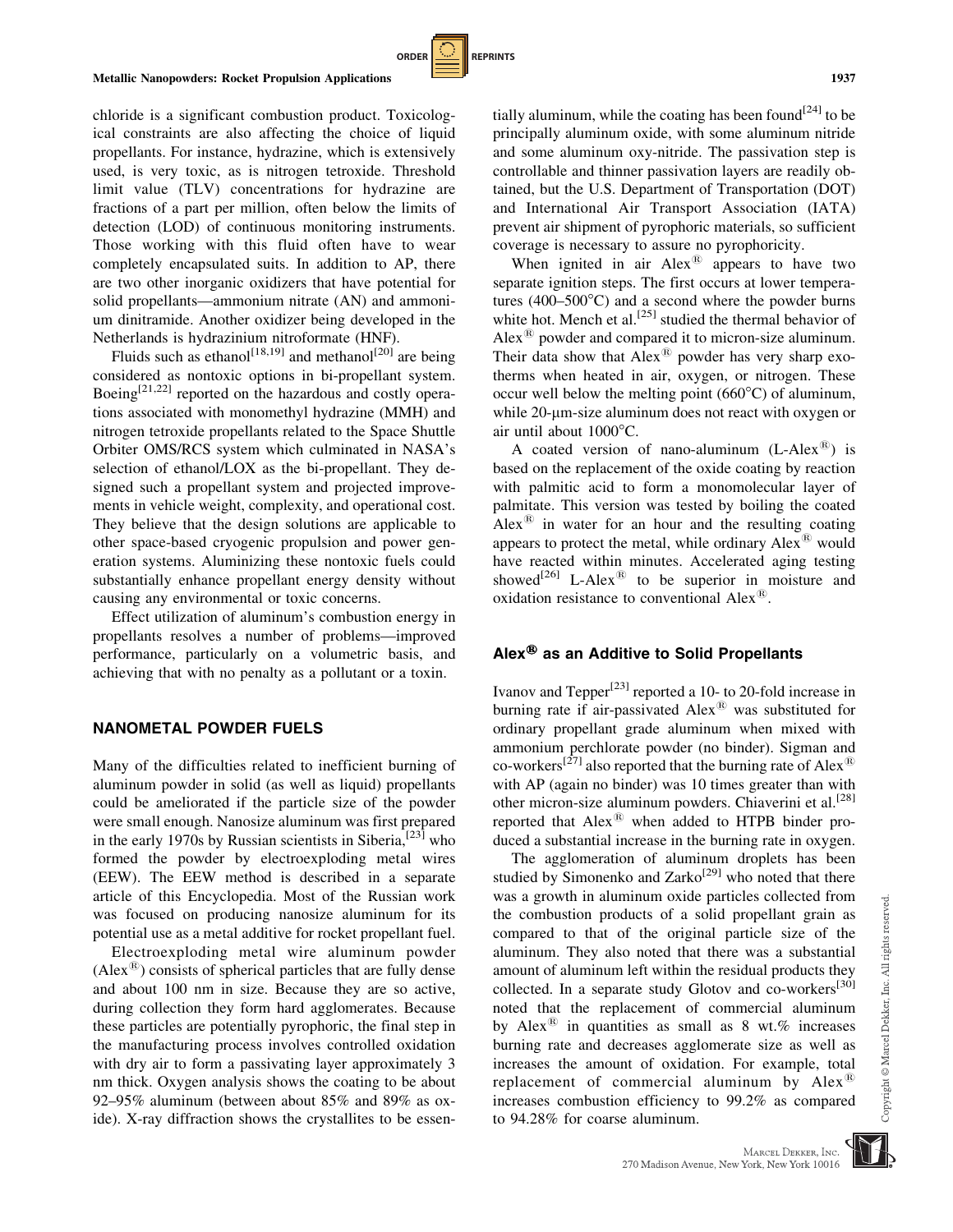There have been considerable studies and modeling of the combustion of aluminum in a solid rocket engine. The Brooks and Beckstead model<sup>[31]</sup> estimates that the life of the particle is proportional to the particle size raised to the power of  $n$  with nominal values of approximately 1.5 to 1.8.<sup>[32]</sup> The life of a 35-µm particle is about 6 msec. Extrapolating the Brooks and Beckstead equation for the burning time of a 100-nm-size particle  $(Alex^{\mathcal{B}})$  results in a lifetime of only approximately 160 and 920 nsec, respectively, for  $n=1.8$  and  $n=1.5$ .

Experimental observations support the very short life computed for combustion of an  $Alex^@$  particle that had originated from a solid propellant. Wang and co-workers<sup>[33]</sup> found that when Alex particles are flash-heated to the boiling point, 2740 K, in the presence of a nitrocellulose (NC) oxidizer, the energy release occurs in  $\sim$  5 nsec even much faster than predicted by the Brooks and Beckstead model. Ivanov and Tepper<sup>[23]</sup> noted from highspeed cinematographic photographs of a burning propellant that the combustion of  $Alex^{\circledR}$  is complete at the burning surface, while micron-size aluminum is known to burn throughout the throat and often past the nozzle.

## Alex<sup>®</sup> as an Additive to Hybrid Propellants

The classic hybrid technology uses LOX with an HTPB grain that contains either no oxidizer, or just enough to react with the HTPB so as to be a gas generator. This creates low molecular weight organics that are forced into the engine and then react with the liquid oxidizer. The hybrid fuel technology offers a number of advantages including the ability to throttle the engine in real time, stop and start and shift from combustion with on-board oxidizers to air. Should the mission require rapid launching, then the hybrid with storable oxidizers offers advantages over cryogenic fuels. Also, the grain case is smaller and much lighter without the heavy inorganic oxidizer that is in conventional solid propellants. Hybrid solid propellants are much easier, safer, and less costly to manufacture because the oxidizer is not combined into the grain. Also, there are fewer corrosion problems as the fuel is solid. These advantages would be very useful in a rocket-based combined-cycle (RBCC) engine.<sup>[34]</sup>

Hybrid problems include the fact that the distance of the flame to the burning surface is an order of magnitude larger than with solid propellant. This makes heat transfer an order of magnitude smaller and consequently the regression rate is an order of magnitude smaller. Because the main flow is rather stratified, the mixing process and therefore the combustion can be incomplete. To achieve complete mixing and combustion of oxidizer and fuel, an aft combustion chamber is added to the hybrid motor.

However, many of these problems can be ameliorated by adding Alex<sup>®</sup>. Chiaverini et al.<sup>[28]</sup> added 10 wt.%

Table 1 Specific impulse of aluminized HTPB resins with liquid oxygen (LOX)

**ORDER REPRINTS** 

| Fuel      |                        |                            |                                             | density                 |
|-----------|------------------------|----------------------------|---------------------------------------------|-------------------------|
| Metal     | Carrier                | Oxidizer                   | $I_{\rm sp}$ (vacuum) <sup>a</sup> ,<br>sec | $I_{sp}$<br>sec $g/cm3$ |
| $0\%$ Al  | $100\%$<br><b>HTPB</b> | LOX                        | 371                                         | 392                     |
| $25\%$ Al | 75%<br><b>HTPR</b>     | LOX                        | 376                                         | 423                     |
| 50% Al    | 50%<br><b>HTPB</b>     | LOX                        | 370                                         | 458                     |
|           | Hydrazine              | $\mathrm{N}_2\mathrm{O}_4$ | 362                                         | 442                     |

<sup>a</sup>At chamber pressure of 6.895 MPa (1000 psia) and expansion ratio of 100:1.

Alex $^{(8)}$  to an HTPB slab and found an increase of 70% in the regression rate. They also noted much smoother burning in the case of  $Alex^{\circledR}$ -loaded HTPB. Table 1 shows how using  $Alex^{\circledR}$  increases the specific impulse and density-specific impulse of a hybrid and compares it to NTO/Hydrazine.

## Alex<sup>®</sup> as an Additive to Liquid Propellants

Palaszewski and Powell,<sup>[35]</sup> in some theoretical computations, demonstrated that 0-, 5-, and 55-wt.% aluminum loaded into RP-1 gel propellants provide benefits over neat RP-1. The 0-wt.% loading is attractive when safety over traditional RP-1 (ungelled) is desired and the 5-wt.% loading gave the maximum theoretical specific impulse. The 55-wt.% loading was chosen based on the fact that a liquid-based booster with  $O<sub>2</sub>/RP-1/A1$  could conform to the volume constraints of the current solid rocket booster even with potential two-phase flow losses taken into account. Palaszewski and Zakany<sup>[7,9]</sup> did some combustion experiments with these three mixes using micron-size aluminum for the 5% and 55% loadings. While relatively good performance was obtained, the engine efficiencies were not sufficient for NASA missions.

### Mechanisms of Combustion of Gelled Aluminized Propellants

The combustion of a heterogeneous two-phase gel of liquid fuel and aluminum particles is essentially a two-step process. The first step is the combustion of the liquid droplet, which involves boiling of the liquid. A vapor blanket of fuel exists around the two-phase droplet and the flame zone is at some distance beyond the liquid–gas interface, protecting the aluminum from oxidation. At the temperatures and pressures that exist in the rocket engine, the aluminum will be molten. Aluminum combustion would be delayed until the hydrocarbon is burned away,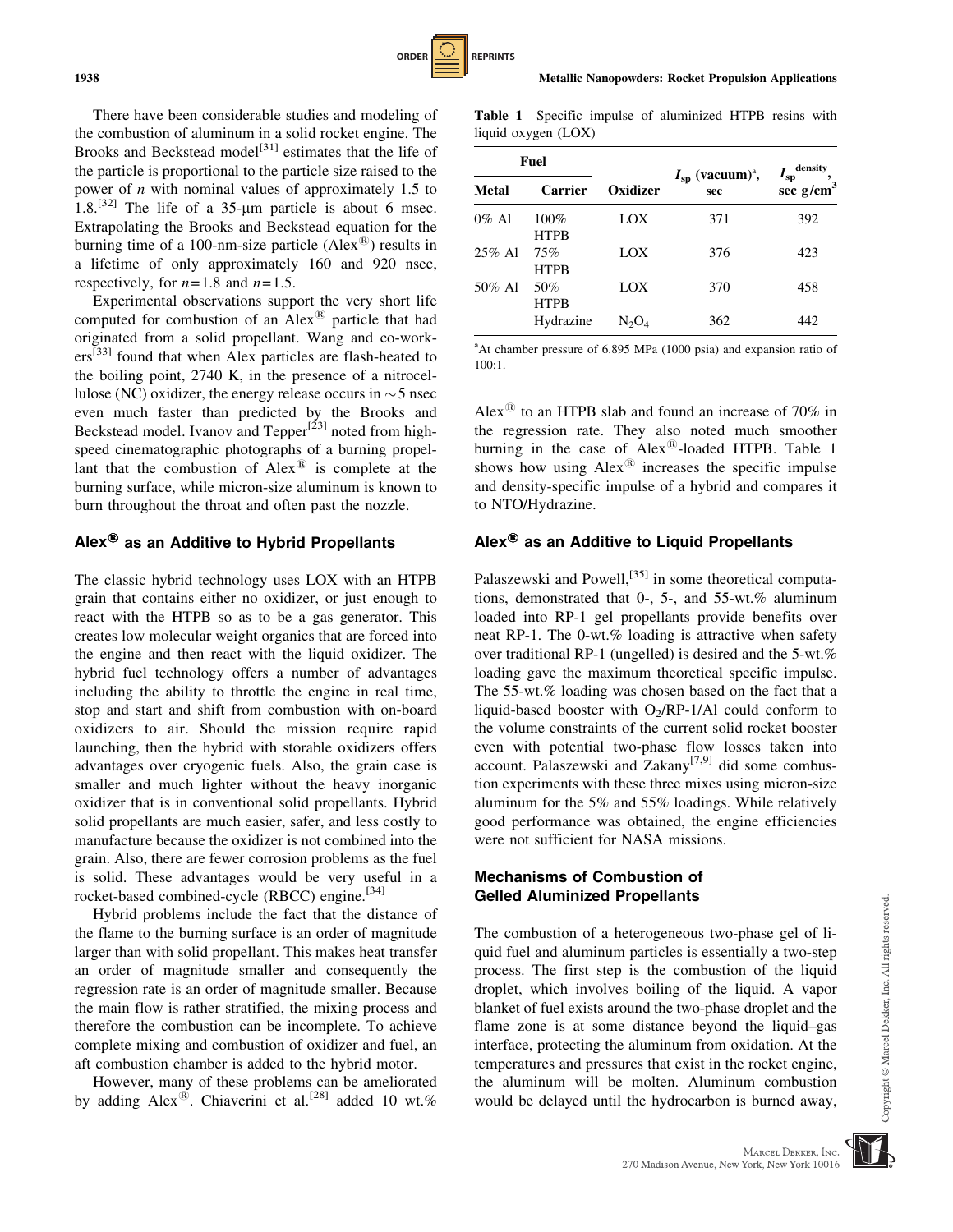

## Development and Formulation of Aluminized Gels

The authors were sponsored by NASA to evaluate the benefits of using  $Alex^@$  in lieu of micron-size aluminum powder as a dispersed phase in RP-1.<sup>[36]</sup> Wetting and gelling agents were used as additives to aid in homogenization and providing dynamic stability. Fumed silica  $(Cab-O-Sil<sup>®</sup>$  grade M5) was used as a gellant and the stability of the gel was determined by centrifugation for 1 hr at 1300 rpm. It was found that when  $Alex^{\otimes}$  loading was greater than about 25 wt.%, fumed silica was unnecessary as the powder acts as a pseudo-gellant. A 30 wt.% Alex<sup>®</sup> in RP-1 gel was found to be dynamically stable when stored for 2 years at room temperature. A nonanionic surfactant, specifically Tween-85 (polyoxyethylene sorbitan trioleate), was used because it was more effective as a wetting and dispersing agent for the aluminum particles than anionic and cationic surfactants.

The viscosity of the gelled formulations was then measured so as to determine the practicality of pumping the mixture and spraying it into a combustion chamber. Spray characteristics of a given gas–liquid injector are a function of the liquid surface tension and the gas and liquid velocities, densities, and viscosities.<sup>[37]</sup> Liquid propellants typically have viscosities near 1 mPa sec and have Newtonian-type flow behavior.

Green and co-workers $^{[37]}$  reported absolute viscosity value of 1.89 mPa sec for RP-1. This value remains constant in a wide range of applied shear rates from 1 to  $100,000 \text{ sec}^{-1}$ . Gelled propellants typically have viscosity in the range of 20 to 50 mPa sec at the shear rates in the range of  $10^5$  to  $10^6$  sec<sup>-1</sup> that are typically encountered in engine injectors.[38] This is within the range of the pumping systems currently used in rocket engines. As the viscosity of a gelled fuel is a function of variables other than temperature (e.g., shear rate and temporal rheological effects such as thixotropy and gel relaxation time), the rheology is non-Newtonian, and viscometry is reported as ''apparent'' viscosity at a specific shear rate.

Fig. 2 shows the viscosity of Alexgel fluids and compares them with the viscosity measurements of  $Rapp^{[39]}$  for micron-size aluminum/fumed silica/RP-1 gel permitting extrapolation to strains characteristic of the injector. Note the reduced viscosity when a surfactant is added to a 30% Alex<sup>®</sup>/RP-1. A power law rheological model ( $\tau = K \gamma^n$ , where  $\tau$  is a shear stress,  $\gamma$  is a shear rate,  $n$  is effective flow behavior index, and  $K$  is a constant of



**ORDER REPRINTS** 

Fig. 2 Apparent viscosity of aluminized fuels.

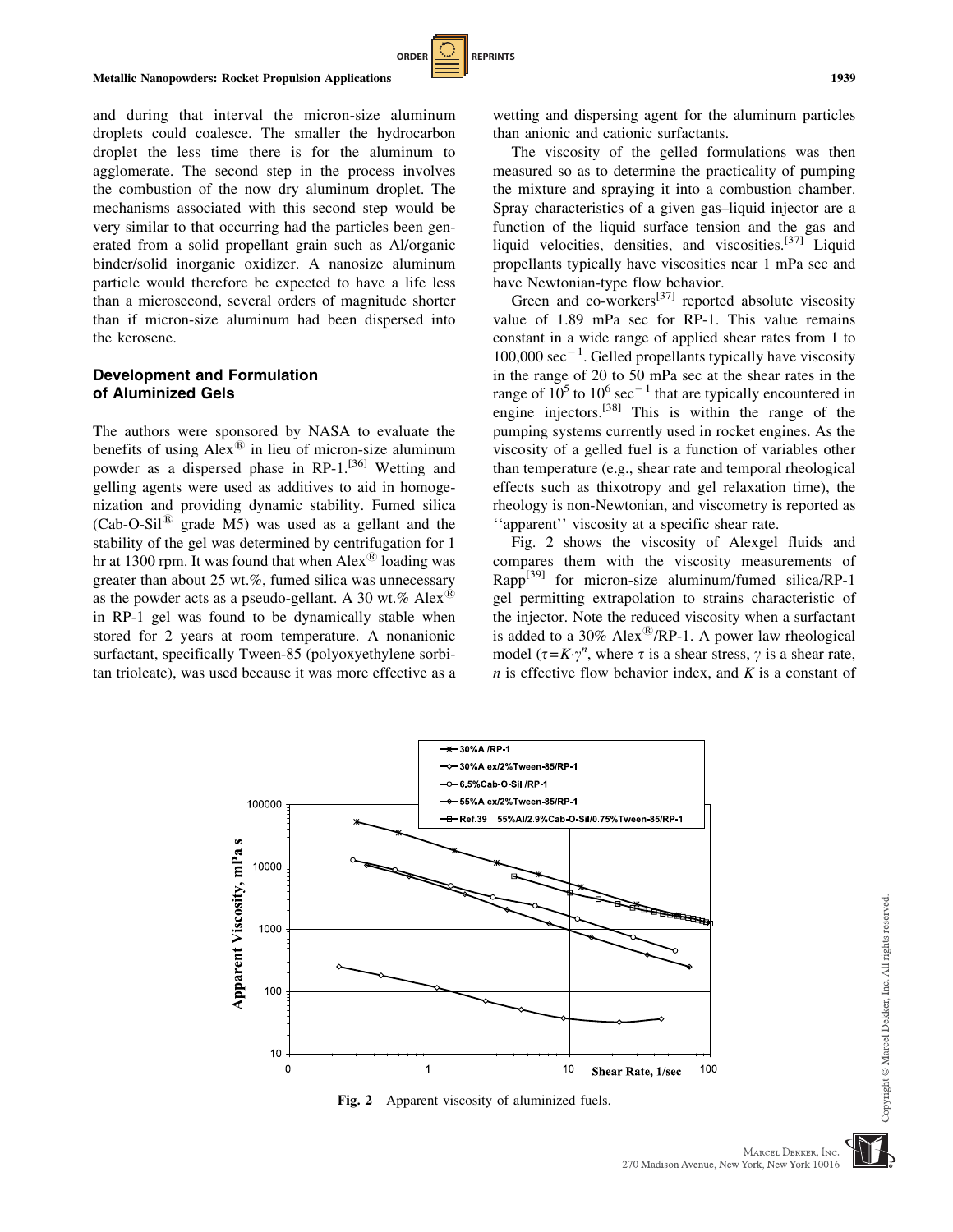

effective consistency) can be applied to model flow behavior. In general, power law is applicable to model flow behavior of pseudo-plastic fluids with zero yield point. Gelled fuels evaluated in Refs. [7], [9], [39], and [40] have very small yield values ranging from 0.03 to 22 Pa. These yield points are greatly exceeded in injector fluid flow, so their contributions are negligible. By extrapolation of viscosity data to high shear rates using a power law rheological model to the large shear rates encountered in engine injectors, the gels have viscosity near kerosene and therefore within the capability of the pumping systems currently used in rocket engines.

#### Ignition Delay Measurements

Fig. 3 is a stainless steel combustion bomb $[41]$  used to measure ignition delay of kerosene and its aluminized versions. The injection port is water cooled to keep the gel (or neat RP-1) at ambient temperature. Fuel temperatures are monitored by a thermocouple at the nozzle close to the tip. The bomb, containing an oxidizing gas of known pressure, is preheated to a defined temperature. Using a piston powered by high-pressure argon, approximately  $0.3 \text{ cm}^3$  of fuel is injected into the bomb and it autoignites at temperatures above about  $400^{\circ}$ C. An internal transducer measures pressure rise due to combustion. The time is measured from the first movement of the piston forcing the fluid into the chamber until there is a rapid rise of pressure. Generally, the pressure rise due to combustion is 2–4 times the original pressure, depending upon whether the gas is air or oxygen. The inner length of the bomb is 10 cm, which is the maximum length of the spray pattern. The transit time of the spray to the farthest end of the internal space is approximately 25 msec. At lower temperatures where reaction was slow, the spray would deposit on the inner walls, and the ignition delay extended out to hundreds of milliseconds. This appears to be characteristic of the time for auto-ignition of the gel as a film on the wall of the chamber rather than during the spray interval.

#### Combustion of Metallized RP-1

Fig. 4 shows chemical ignition delay times of neat RP-1, gelled RP-1, and aluminized gelled RP-1 in hot oxygen<sup>[40]</sup> at a fixed pressure at 0.8 MPa and at four different test temperatures (410°C, 460°C, 520°C, and 580°C). Gelled RP-1 was used as a control rather than neat RP-1, to attain equivalent viscosity and permit comparison of the combustion of control vs. the aluminized fluids under similar spray patterns as predicted by the power law model. The gelled RP-1 (6.5-wt.% silica) had a viscosity at high shear rates equivalent to  $30\%$  Alex<sup>®</sup>/RP-1. The data in Fig. 4 indicate that the 30-wt.% Alexgel ignites



Fig. 3 Device for measuring ignition delay times of gels.

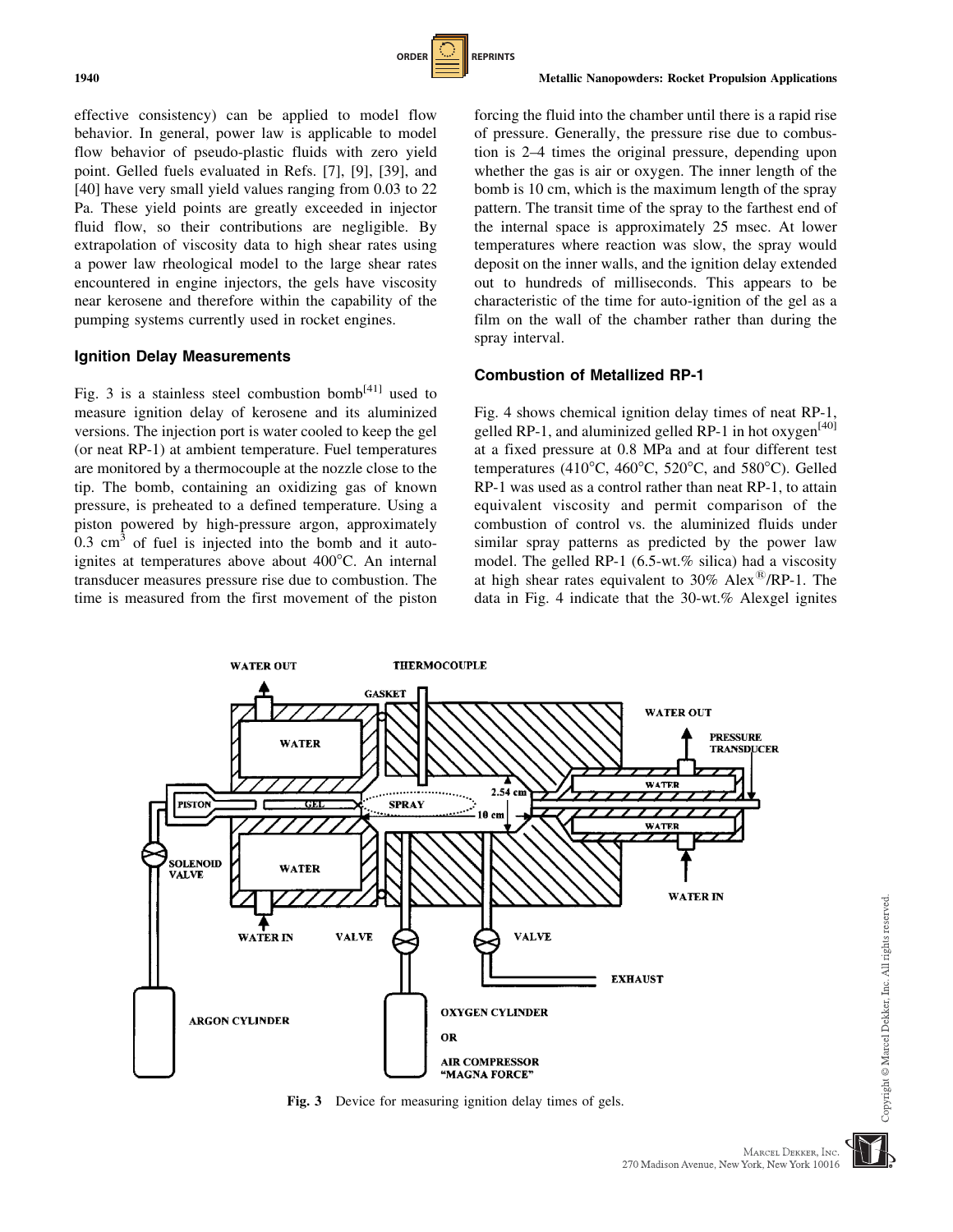

**ORDER REPRINTS** 

Fig. 4 Average ignition delay in hot oxygen vs. temperature.

faster than gelled RP-1, but about equivalent to that of pure kerosene. However, a surfactant when added to the 30-wt.% Alexgel reduces ignition delay below that of pure RP-1 kerosene (compare curve 1 and curve 2), demonstrating that  $Alex^{\circledR}$  acts as combustion accelerant for kerosene. Estimations based on the power law model indicate that apparent viscosity of this gel is comparable to that of RP-1 at injector shear rates  $(6.3 \cdot 10^4 \text{ sec}^{-1})$ . Gels produced from 5-um aluminum did not show any reduction in ignition delay.

Similar experiments were repeated except in air<sup>[40]</sup> rather than oxygen, and at an initial air pressure of 1.1

MPa. Four different fuels were examined: gelled RP-1, 25-wt.% Alexgel, neat RP-1, and 30-wt.% L-Alex $\mathbb{B}/$ 2-wt.% Tween-85/RP-1 fuel. Tests were performed at four different temperatures (430 $^{\circ}$ C, 550 $^{\circ}$ C, 580 $^{\circ}$ C, and  $600^{\circ}$ C). The data in Fig. 5 indicate that 25-wt.% Alexgel (curve 3) ignites faster by approximately 30% than gelled RP-1 (curve 4). Curve 1 shows that the L-Alex<sup>®</sup> version ignites faster by factor of 2–3 than neat RP-1 (curve 2). As it was noted earlier, these two fluids have similar fluidity at high shear rates, confirming that  $L$ -Alex $^{\circledR}$  is even more superior as a combustion accelerant than  $Alex^@$  in an air environment.



Fig. 5 Average ignition delay of different fuels in air vs. temperature.

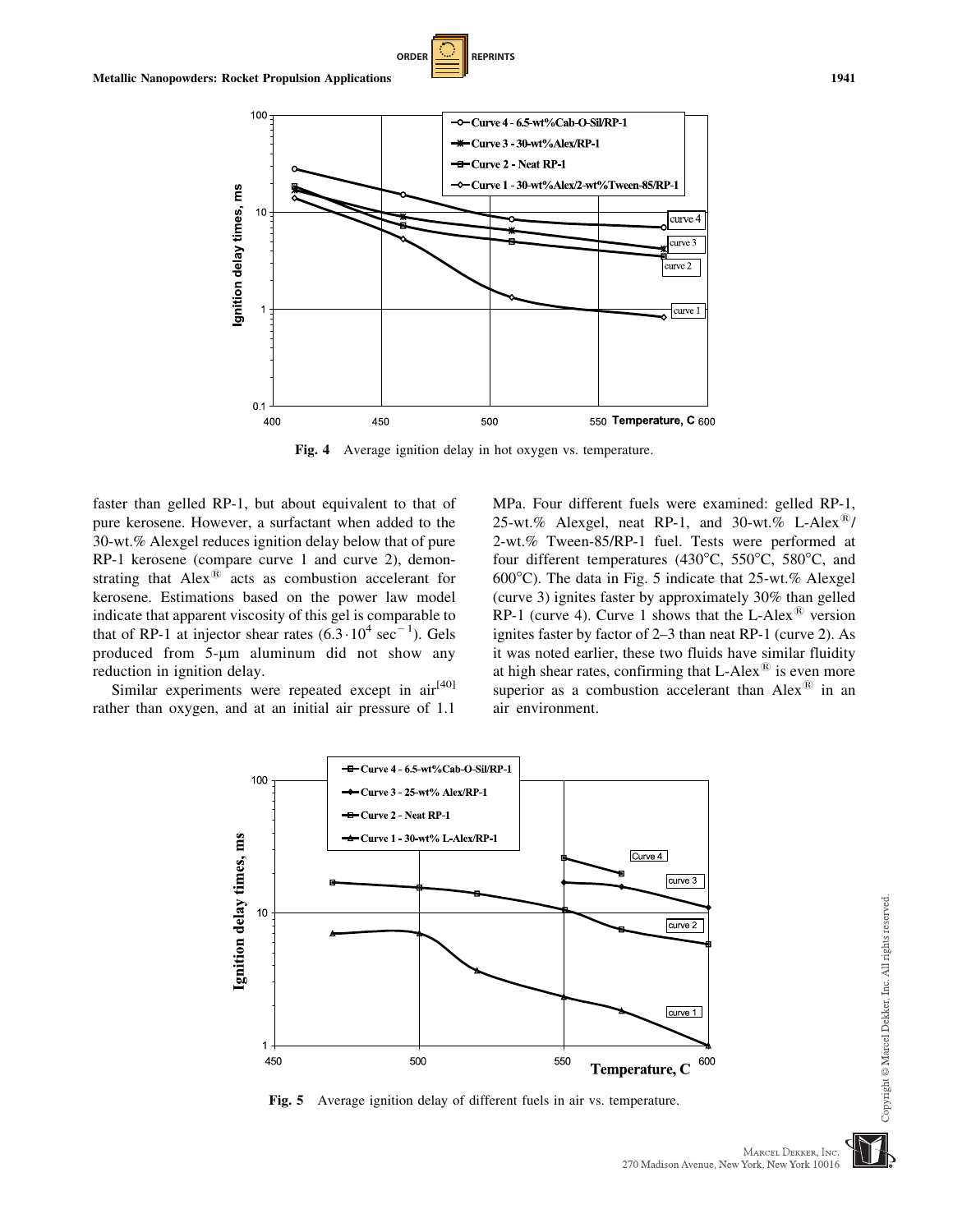### ''Combustion'' in Nitrogen

 $Alex^{\circledR}$  is known to react rapidly with gaseous nitrogen and this is supported by the DTA data of Mench et al.  $[25]$ This characteristic would be of benefit in air-breathing engines, permitting incipient combustion to occur and support these engines when they are starved for air. Alex<sup>®</sup>/RP-1 gels (55-wt.% Al) were sprayed into pure nitrogen at 750°C showing incipient combustion, but substantially slower than in air or oxygen. Nevertheless, the energy generated by this reaction can contribute to heat generation, while minimizing the opportunity for flame-out in air-breathing engines such as RBCC systems.

## Small Rocket Engine Tests

The combustion performance of Alexgels was measured in a small rocket engine by Mordosky et al.  $[42]$  The objective was to measure flame temperature, specific impulse, and  $c^*$  combustion efficiency (defined as  $P_cA_t/dm/dt$ ).<sup>[43]</sup>

In order to compare rocket test results obtained from different test engines, it is beneficial to have exactly the same fuel and oxidizer compositions as well as approximately the same operational conditions. The small rocket engine constructed by Mordosky et al.<sup>[42]</sup> was 30.5 cm long with an internal diameter of 12.0 cm. Combustion of Alexgels was done in gaseous oxygen. The aluminum loadings (Table 2) were the same, but there were some variations in the surfactant and gellant. Table 3 shows average values of adjusted  $c^*$  efficiency of the Penn State fuels as compared to the work of Palaszewski and Zakany. $[7,9]$  They show that:

- (i) The 5-wt.% Alex<sup>®</sup>/RP-1 gel burns more efficiently as compared to 5-wt.%Al/RP-1 gel using coarse aluminum.
- (ii) The 55-wt.% Alex<sup>®</sup>/RP-1 gel burns more efficiently as compared to 55-wt.%Al/RP-1 gel.
- (iii) The 5-wt.% Alex<sup>®</sup>/RP-1 gel burns with the same efficiency as neat RP-1, although the viscosity of

the neat RP-1 is very much lower than that of gelled  $RP-1$  or  $Alex^{\circledR}$ -loaded gels.

These data show that the combustion of the nano aluminum overcomes the deficiency of a larger droplet spray pattern associated with higher viscosity of the Alexgels. They also measured the aluminum oxide that is produced during combustion and found it to be submicron in size.

#### APPLICATIONS OF ALEXGELS

**ORDER REPRINTS** 

#### Hydrocarbon-Based Liquid Rocket Engines

Combustion bomb testing reinforced by small rocket engine tests shows that  $Alex^@$  nano aluminum powder provides improvement in volumetric energy density over pure kerosene while micron-size aluminum burns inefficiently when dispersed in hydrocarbon. Another benefit is the reduction of metal slagging on the walls of the rocket engine.

#### Hydrocarbon-Based RBCC Systems

Cryogenic hydrogen is being considered for RBCC engines. However, maintaining this cryogenic fuel over long duration flights, such as its use for re-entry, is problematic. Should hydrocarbon fuel be considered for RBCC engines, then adding  $Alex^@$  would provide the same potential benefits as its use in hypersonics, i.e., flame stability and increased output in the air augmented mode, while providing increases in volumetric  $I_{\rm SD}$  in the rocket mode as well.

#### Pulse Detonation Engines

Another possible use for aluminizing kerosene is in pulse detonation engines (PDEs). The detonation of kerosene in air has yet to be demonstrated. The potential for reducing ignition delay into the submillisecond regime by adding

| Metal loading<br>weight percentage | Liquid fuel<br>$(RP-1)$ | Metal powder<br>(Alex) | Gellant<br>(SiO <sub>2</sub> ) | <b>Surfactant</b><br>(Tween-85) |
|------------------------------------|-------------------------|------------------------|--------------------------------|---------------------------------|
| $0 \text{ wt.} %$                  | 95%                     | $0\%$                  | 5%                             | $0\%$                           |
| 5 wt. $%$                          | $90\%$                  | 5%                     | 5%                             | $0\%$                           |
| 10 wt. $%$                         | 86%                     | $10\%$                 | $4\%$                          | $0\%$                           |
| 30 wt. $%$                         | 68.2%                   | 30%                    | 1.3%                           | $0.5\%$                         |
| 55 wt.%                            | 43.3%                   | 55%                    | $0.4\%$                        | $1.3\%$                         |

Copyright © Marcel Dekker, Inc. All rights reserved

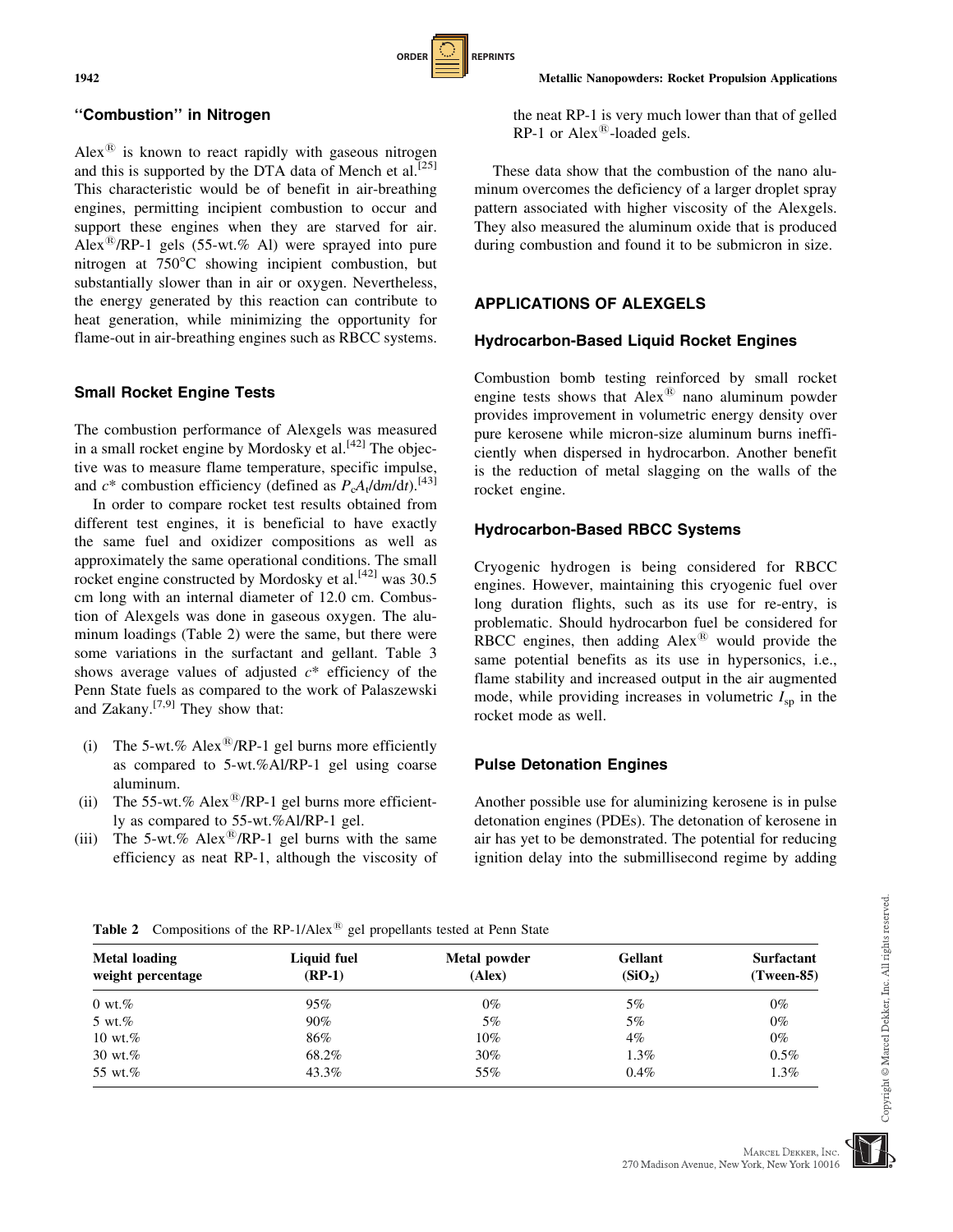

**Table 3** Average values of normalized  $c^*_{\text{avg}}$  efficiency of NASA gels to the Penn State gels

| Gel<br>formulation | $\frac{c_{\text{avg}}^{*}}{(\text{Alex}^{\bigoplus})}$ | $c^*_{\rm ave}$<br>(coarse Al, adjusted) | $c^*$<br>Ratio of nano/coarse aluminum<br>$[c_{\text{avg}}^{*}(Alex^{\circledR})/c_{\text{avg}}^{*}(AI, adjusted)]$ |  |
|--------------------|--------------------------------------------------------|------------------------------------------|---------------------------------------------------------------------------------------------------------------------|--|
| Neat RP-1          |                                                        | $88.9 \pm 1.8$                           |                                                                                                                     |  |
| 5 wt. $%$          | $88.3 \pm 1.7$                                         | $78.1 \pm 2.4$                           | $1.132 \pm 0.036$                                                                                                   |  |
| 55 wt.%            | $83.0 \pm 2.2$                                         | $77.8 \pm 2.4$                           | $1.07 \pm 0.04$                                                                                                     |  |

Alex $\textsuperscript{18}$  is almost certain. Further reductions of particle size, enhanced by finer sprays as well as organic layered aluminum such as the L-Alex $\mathbb{R}$ , could result in overcoming the difficulty in detonating kerosene.

## Liquid Hydrogen Engines

Adding aluminum to cryogenic hydrogen to form gels has been suggested by Starkovich et al.<sup>[14]</sup> as a means to increase volumetric energy density and at the same time increase the containment of a liquid hydrogen leak. Such benefits could also be useful for a liquid hydrogen RBCC engine, where  $Alex^{\circledR}$  could also serve to increase flame stability during the air cycle.

## **CONCLUSION**

Gels of Alex $\mathbb{B}$  in RP-1 are dynamically stable at least over the short term and matched the viscosity of coarse aluminum gelled into RP-1 (Fig. 2). Ignition delays of nanoaluminized gels were always shorter than gelled RP-1 (equivalent viscosity) as well as neat RP-1, which has lower viscosity. Alex $\mathbb{R}$  acts as a combustion accelerant for RP-1, and probably other kerosenes as well. An organic coated version of Alex<sup>®</sup> (L-Alex<sup>®</sup>) was developed and found to have ignition delays in air lower than RP-1 by a factor of 2–3. These findings are relevant to advanced rocket combined cycle engines, hypersonic (scramjet) engines, and perhaps pulse detonation engines. Coarse aluminum *is not* a combustion accelerant for RP-1 in oxygen.

Rocket engine testing at Penn State showed that the 5-wt.% and 55-wt.% Alexgels burn substantially more efficiently than coarse aluminum. The 5-wt.%  $Alex^{\mathcal{B}}/$ RP-1 gel burns with the same efficiency as neat RP-1, although the viscosity of the neat RP-1 is very much lower than that of gelled RP-1 or micron-size aluminized gels. Apparently, the kinetics of combustion of the nano aluminum overcomes the larger droplets of the spray caused by higher viscosity.

The overall conclusion is that loading  $Alex^<sup>(8)</sup>$  into RP-1 improved its combustion kinetics and efficiency as compared to neat RP-1, and better than published values for micron-size aluminum gels. Moreover, Alex $^{\circledR}$  additions would result in improving the combustion of kerosene in air-breathing engines.

## ACKNOWLEDGMENTS

We appreciate the support of NASA Glenn Research Center under Contract No. NAS 3-99117, under the guidance of Brian Palaszewski, technical representative.

## **REFERENCES**

- 1. Spalding, M.J.; Krier, H.; Burton, R.L. Chemical Kinetics of Boron Combustion in High Pressure Ar/ F/O2 Mixtures. 34th AIAA/ASME/SAE/ASEE Joint Propulsion Conference & Exhibit, Cleveland, USA, July 13–15, 1998. AIAA-98-3823.
- 2. Ulas, A.; Kuo, K.K.; Gotzmer, C. Effect of Fluorine-Containing Species on Ignition and Combustion of Boron Particles: Experiment and Theory. In Combustion of Energetic Materials; Kuo, K.K., DeLuca, L.T., Eds.; Begell House: New York, 2002; 453–463.
- 3. Vigot, C.; Cochet, A.; Guin, C. Combustion Behavior of Boron-Based Solid Propellants in a Ducted Rocket. In Combustion of Boron-Based Solid Propellants and Solid Fuels; Kuo, K.K., Ed.; CRC: Boca Raton, 1993; 386–401.
- 4. Duterque, J. Experimental Studies of Aluminum Agglomeration in Solid Rocket Motors. In Challenges in Propellants and Combustion; Kuo, K.K., Ed.; Begell House: New York, 1997; 693–705.
- 5. Price, E.W. Solid rocket combustion instability. An American historical account. Nonsteady burning of combustion stability of solid propellants. Prog. Astronaut. 1992, 143, 1–16.
- 6. Sanger, E. Raketenflugtechnique; R. Oldenburg: Berlin, Germany, 1933.
- 7. Palaszewski, B.; Zakany, J.S. Metallized Gelled Propellants: Oxygen/RP-1/Aluminum Rocket

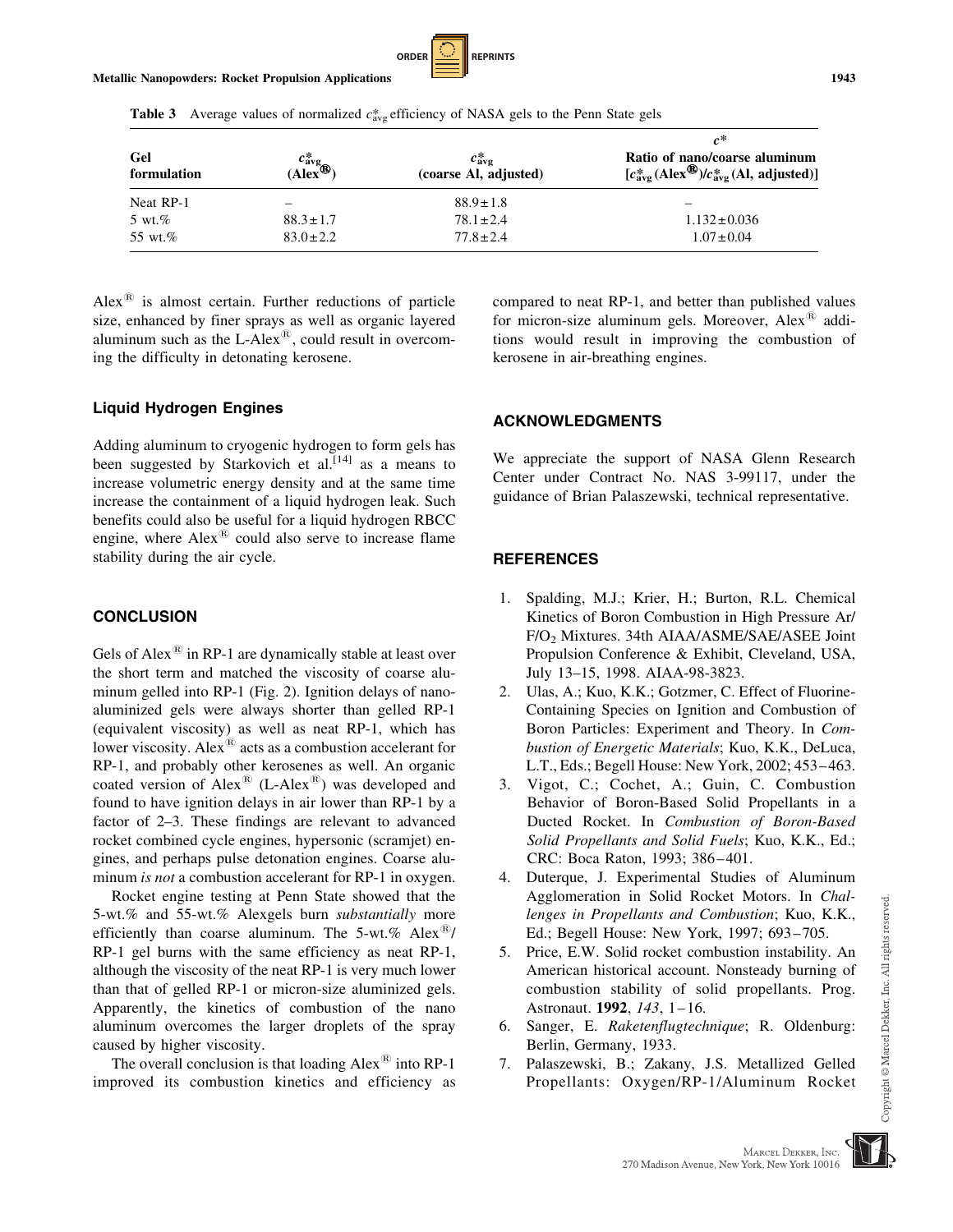Combustion Experiments. 31st AIAA/ASME/SAE/ ASEE Joint Propulsion Conference and Exhibit, San Diego, CA, July 10–12, 1995. AIAA 95-2435.

- 8. Rapp, D.C.; Zurawski, R.L. Characterization of Aluminum/RP-1 Gel Propellant Properties. 24th AIAA/ASME/SAE/ASEE Joint Propulsion Conference, Boston, MA, July 11–13, 1988. AIAA-88- 2821.
- 9. Palaszewski, B.; Zakany, J.S. Metallized Gelled Propellants: Oxygen/RP-1/Aluminum Rocket Heat Transfer and Combustion Measurements. 32nd AIAA/ASME/SAE/ASEE Joint Propulsion Conference, Lake Buena Vista, FL, July 1–3, 1996. AIAA-96-2622.
- 10. Galecki, D.L. Ignition and Combustion of Metallized Propellants. AIAA Propulsion Conf., Monterey, CL, July 10–12, 1989. AIAA-89-2883.
- 11. Palaszewski, B.; Rapp, D. Design Issues for Propulsion Systems Using Metallized Propellants. AIAA/NASA/OAI Conference on Advanced SEI Technologies, Cleveland, Sept. 1991. AIAA-91- 3484.
- 12. Palaszewski, B. Metallized Gelled Propellants Experiences and Lessons Learned: Oxygen/RP-1/ Aluminum Rocket Engine Testing. JANNAF/CPIA Gelled Propulsion Technology Symposium, Huntsville, AL, September 19–21, 1995.
- 13. Palaszewski, B.A. Upper Stages Using Liquid Propulsion and Metallized Propellants, NASA Tech. Paper 3191, 1992.
- 14. Starkovich, J.; Adams, S.; Palaszewski, B. Nanoparticulate Gellants for Metallized Gelled Liquid Hydrogen with Aluminum. NASA Tech. Memo 107280, 32nd AIAA/ASME/SAE/ASEE Joint Propulsion Conference, Lake Buena Vista, FL, July 1– 3, 1996. AIAA-96-3234.
- 15. Cruise, D.R. Theoretical Computations of Equilibrium Composition, Thermodynamic Properties, and Performance Characteristics of Propellant System; Naval Weapon Center: Chana Lake, CA, 1991.
- 16. Wong, S.C.; Turns, S.R. Disruptive burning of aluminum/carbon slurry droplets. Combust. Sci. Technol. 1989, 66, 75–92.
- 17. Nieder, E.G.; Harrod, C.E.; Rapp, D.C.; Palaszewski, B.A. Metallized Gelled Monopropellants, NASA Tech. Memorandum 105418, April 1995.
- 18. Woodward, R.D.; Miller, K.L.; Bazarov, V.G.; Guerin, G.F.; Pal, S.; Santoro, R.J. Injector Research for Shuttle OMS Upgrade Using LOX/Ethanol Propellants. 34th AIAA Joint Propulsion Conference, Cleveland, OH, July 13–15, 1998. AIAA-98- 3816.
- 19. Hurlbert, E.; Applewhite, J.; Nguyen, T.; Reed, B.; Baojiong, Z.; Yue, W. Nontoxic orbital maneuver-

ing and reaction control systems for reusable spacecraft. J. Propuls. Power 1998, 14 (5), 676–687.

- 20. Pellaccio, D.G.; Chew, G.; Lowther, S.E.; Zubrin, R.M. Low Cost, Methanol Fueled Rocket Propulsion Technology. AIAA/ASME/SAE/ASEE Joint Propulsion Conference, Cleveland, OH, July 12–15, 1998. AIAA-98-3209.
- 21. Lak, T.; Rodriguez, H.; Chandler, F.O.; Jenkins, D. Non-Toxic Cryogenic Storage for OMS/RCS Shuttle Upgrade. 34th AIAA/ASME/SAE/ASEE Joint Propulsion Conference, Cleveland, OH, July 12–15, 1998. AIAA-98-3818.
- 22. Rodriquez, H.; Cakiraga, T.; Olsen, A.; Rehagen, R. Non-Toxic System Architecture for Space Shuttle Applications. 34th AIAA/ASME/SAE/ASEE Joint Propulsion Conference, Cleveland, OH, July 12–15, 1998. AIAA-98-3821.
- 23. Ivanov, G.V.; Tepper, F. Activated Aluminum as a Stored Energy Source for Propellants. In Challenges in Propellants and Combustion; Kuo, K.K., Ed.; Begell House: New York, 1997; 636–645.
- 24. Katz, J.; Tepper, F.; Ivanov, G.V.; Lerner, M.I.; Davidovich, V.I. 34th AIAA/ASME/SAE/ASEE Joint Propulsion Conference, Cleveland, OH, July 12–15, 1998.
- 25. Mench, M.M.; Kuo, K.K.; Yeh, C.L.; Lu, Y.C. Comparison of thermal behavior of regular and ultra-fine aluminum powders  $(Alex^{\circledR})$  made from plasma explosion process. Combust. Sci. Technol. 1998, 135, 269–292.
- 26. Cliff, M.; Tepper, F.; Lisetsky, V. Ageing Characteristics of Alex $\textsuperscript{B}$  Nanosize Aluminum. 37th AIAA Joint Propulsion Meeting, Salt Lake City, July 8–11, 2001. AIAA-2001-3287.
- 27. Sigman, R.K.; Zachary, E.K.; Chakravarthy, S.R.; Freeman, J.M.; Price, E.W. Preliminary Characterization of the Combustion Behavior of Alex $\mathbb{R}$  in Solid Propellants. JANNAF Propulsion Meeting, West Palm Beach, FL, Dec. 1997.
- 28. Chiaverini, M.J.; Serin, N.; Johnson, D.K.; Lu, Y.C.; Kuo, K.K. Instantaneous Regression Behavior of HTPB Solid Fuels Burning with GOX in a Simulated Hybrid Rocket Motor. In Challenges in Propellants and Combustion; Kuo, K.K., Ed.; Begell House: New York, 1997; 719–733.
- 29. Simonenko, V.N.; Zarko, V.E. Comparative Studying the Combustion Behavior of Composite Propellants Containing Ultra Fine Aluminum. In Energetic Materials. Production, Processing and Characterization, 30th International Annual Conference of ICT, Karlsruhe, Germany, June 2000; 130.
- 30. Glotov, O.G.; Zarko, V.E.; Beckstead, M.W. Agglomerate and Oxide Particles Generated in

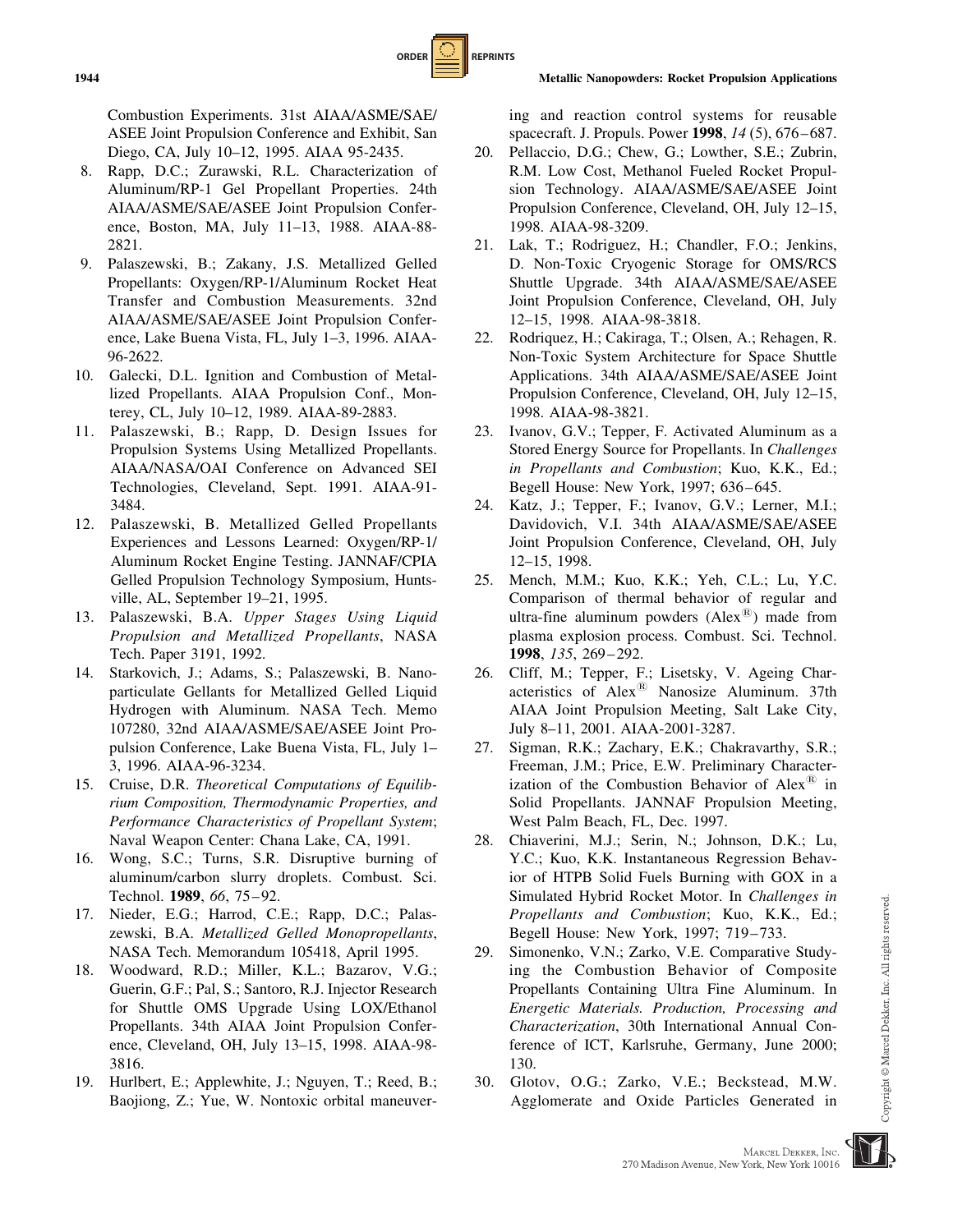Combustion of Alex $\bigcirc$  Containing Solid Propellants. In Energetic Materials. Production, Processing and Characterization, 31th International Annual Conference of ICT, Karlsruhe, Germany, June 1999; 21.

**ORDER REPRINTS** 

- 31. Brooks, K.P.; Beckstead, M.K. The Dynamics of Aluminum Combustion. 30th JANNAF Combustion Subcommittee Meeting, Nov. 1993; 337–356.
- 32. Beckstead, M.W.; Newbold, B.R.; Waroquet, C. A Summary of Aluminum Combustion. 50th JANNAF Propulsion Meeting, 2001; 201–220. Vol. 1.
- 33. Wang, S.; Yang, Ya.; Sun, Zh.; Dlott, D.D. Fast spectroscopy of energy release in nanometric explosives. Chem. Phys. Lett. 2003, 368 (1), 183–188.
- 34. Hueter, U. Creating an airline to the stars. Aerosp. Am. April 1999, 40–44.
- 35. Palaszewski, B.; Powell, R. Launch Vehicle Propulsion Using Metallized Propellants. AIAA 91- 2050, 27th AIAA/ASME/SAE/ASEE Joint Propulsion Conference and Exhibit, Sacramento, CA, June 24–27, 1991.
- 36. Tepper, F.; Kaledin, L.A. Combustion Characteristics of Kerosene Containing Alex $^{\circledR}$  Nano-Aluminum. Fifth International Symposium on Special Topics in Chemical Propulsion: Combustion of Energetic Materials, Stresa, Italy, June 18–22, 2000.
- 37. Green, J.M.; Rapp, D.C.; Roncace, J. Flow Visualization of a Rocket Injector Spray Using Gelled Propellant Stimulants. 27th AIAA/SAE/

ASME/ASEE Joint Propulsion Conference, Sacramento, CA, June 24–27, 1991. AIAA-91-2198.

- 38. Thompson, D.M. Pressure Drop Model for Gel Propellants in Cylindrical Injectors Using Viscosity as a Parameter. JANNAF Propulsion Meeting, Cleveland, OH, July 15–17, 1998.
- 39. Rapp, D.C. Rheology of Aluminum/RP-1 Metallized Propellants Employing Gelling and Surface Active Agents. M.Sc. Thesis; Case Western Reserve University, 1989.
- 40. Tepper, F.; Kaledin, L.A. Combustion Characteristics of Kerosene Containing  $Alex^@$  Nano-Aluminum. In Combustion of Energetic Materials; Kuo, K.K., DeLuca, L.T., Eds.; Begell House: New York, 2002; 195–205.
- 41. Ryan, T.W., III; Stapper, B. Diesel Fuel Ignition Quality as Determined in a Constant Volume Combustion Bomb, SAE Paper 870586, February 1987.
- 42. Mordosky, J.W.; Zhang, B.Q.; Harting, G.C.; Kuo, K.K.; Tepper, F.; Kaledin, L.A. Combustion of Gelled RP-1 Propellant with  $Alex^@$  Particles in Gaseous Oxygen Atomized Sprays. In Combustion of Energetic Materials; Kuo, K.K., DeLuca, L.T., Eds.; Begell House: New York, 2002; 206–218.
- 43. Sutton, G.P. Rocket Propulsion Elements: An Introduction to the Engineering of Rockets, 6th Ed.; John Wiley and Sons, Inc.: New York, 1992.